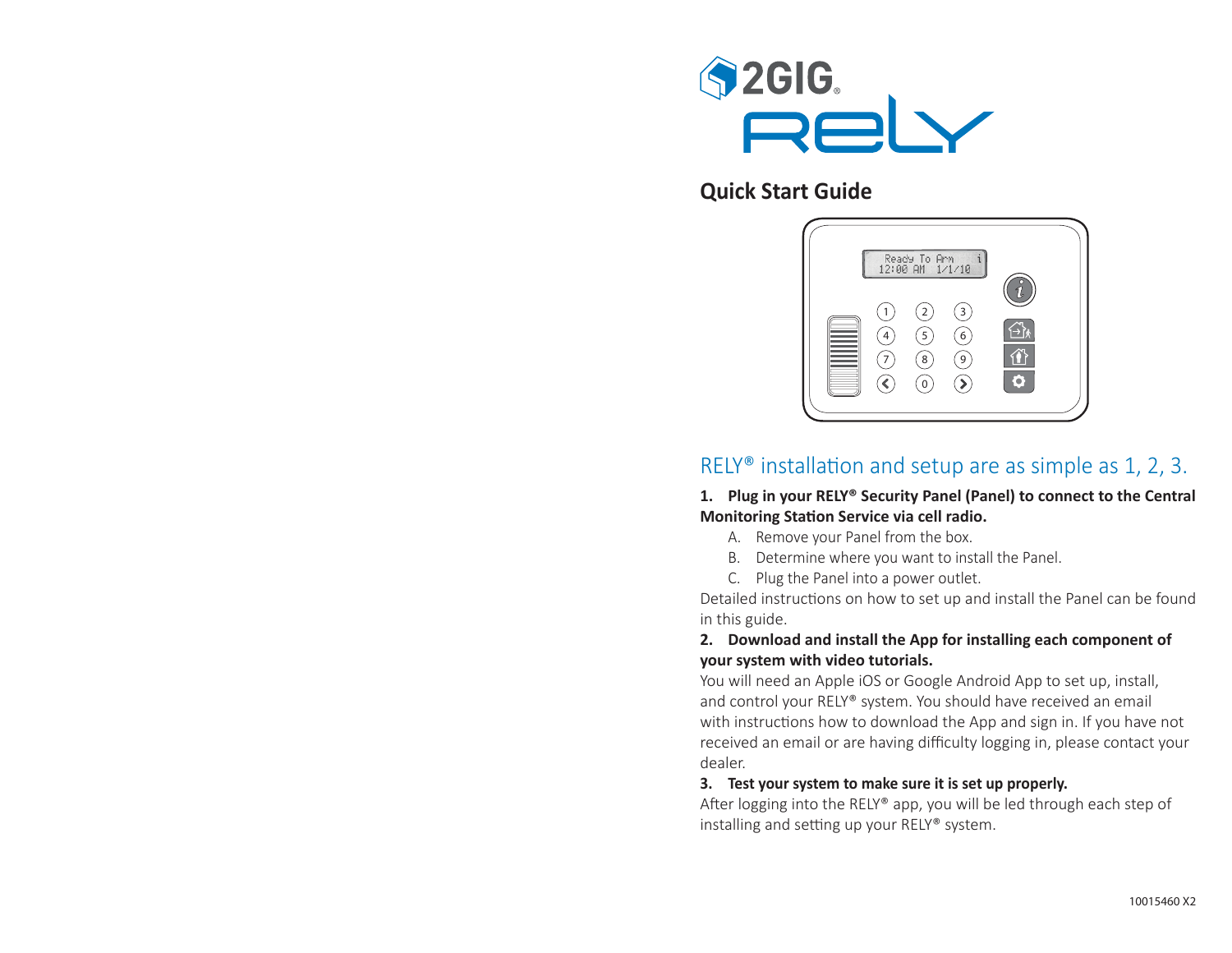# **RELY® System Overview**

# System Components

The parts included with your new RELY® Security Panel are a combination of the following components, depending on your individual security needs.

# **RELY® Security Panel**



The Security Panel can be placed on a flat surface or a wall.

## **Wireless Thin Door/Window Contact**



Add additional door / window sensors to protect additional openings.

### **Wireless Recessed Door/ Window Sensor**



Recess the sensor and magnet into the door and door jam or window sill to hide the presence of a security sensor.

# **Wireless Door/Window Sensor with Bypass Feature**



Our smallest sensor, allows you to push a button on top of the sensor to bypass the zone one time, to let the dog out, or open a window without disarming the system.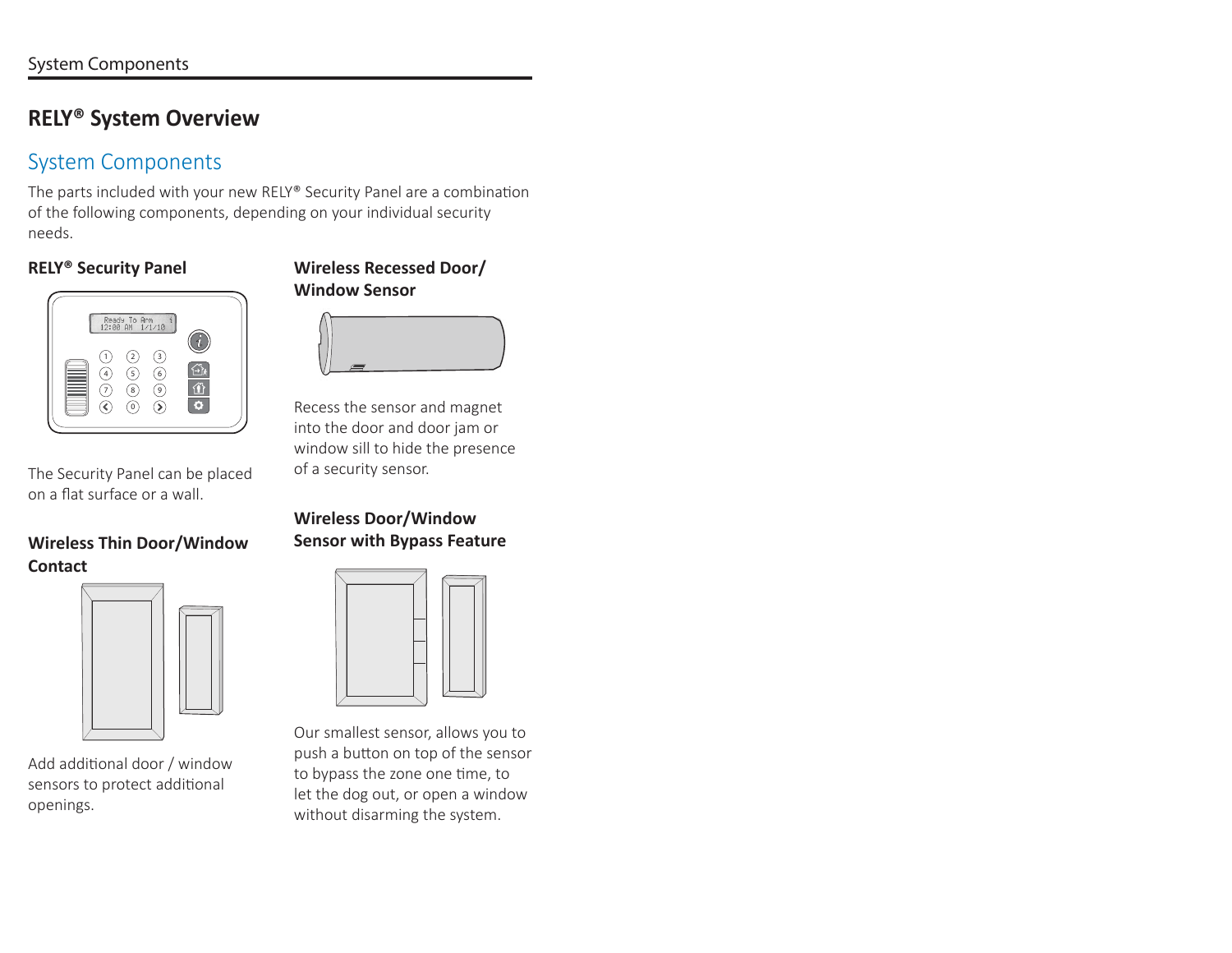# FCC Notices

# **FCC Part 15 Notices**

This device complies with Part 15 of the FCC Rules. Operation is subject to the following two conditions: (1) this device may not cause harmful interference, and (2) this device must accept any interference received, including interference that may cause undesired operation.

**Note:** This equipment has been tested and found to comply with the limits for a Class B digital device, pursuant to Part 15 of the FCC Rules. These limits are designed to provide reasonable protection against harmful interference in a residential installation. This equipment generates, uses, and can radiate radio frequency energy and, if not installed and used in accordance with the instructions, may cause harmful interference to radio communications.

However, there is no guarantee that interference will not occur in a particular installation. If this equipment does cause harmful interference to radio or television reception, which can be determined by turning the equipment off and on, the user is encouraged to try to correct the interference by one or more of the following measures:

- Reorient or relocate the receiving antenna.
- Increase the separation between the equipment and receiver.
- Connect the equipment into an outlet on a circuit different from that to which the receiver is connected.
- Consult the dealer or an experienced radio/TV technician for help.

#### 10015460 X2

# **Wireless Keychain Remote (Fob)**



Arms or disarms the system with the press of a button as you come home. Can be used as a panic alert when necessary.

# **Wireless PIR Motion Detector**



Alerts the system of any motion detected when the system is armed. Ignores movement of small pets.

# **Wireless Carbon Monoxide (CO) Detector**



Detects harmful levels of carbon monoxide in the air, sending an alert to the system and an alarm to the Central Monitoring Station.

## **Wireless Glass Break Detector**



Listens for the distinct sound patterns of breaking glass to alert the system if a window is broken.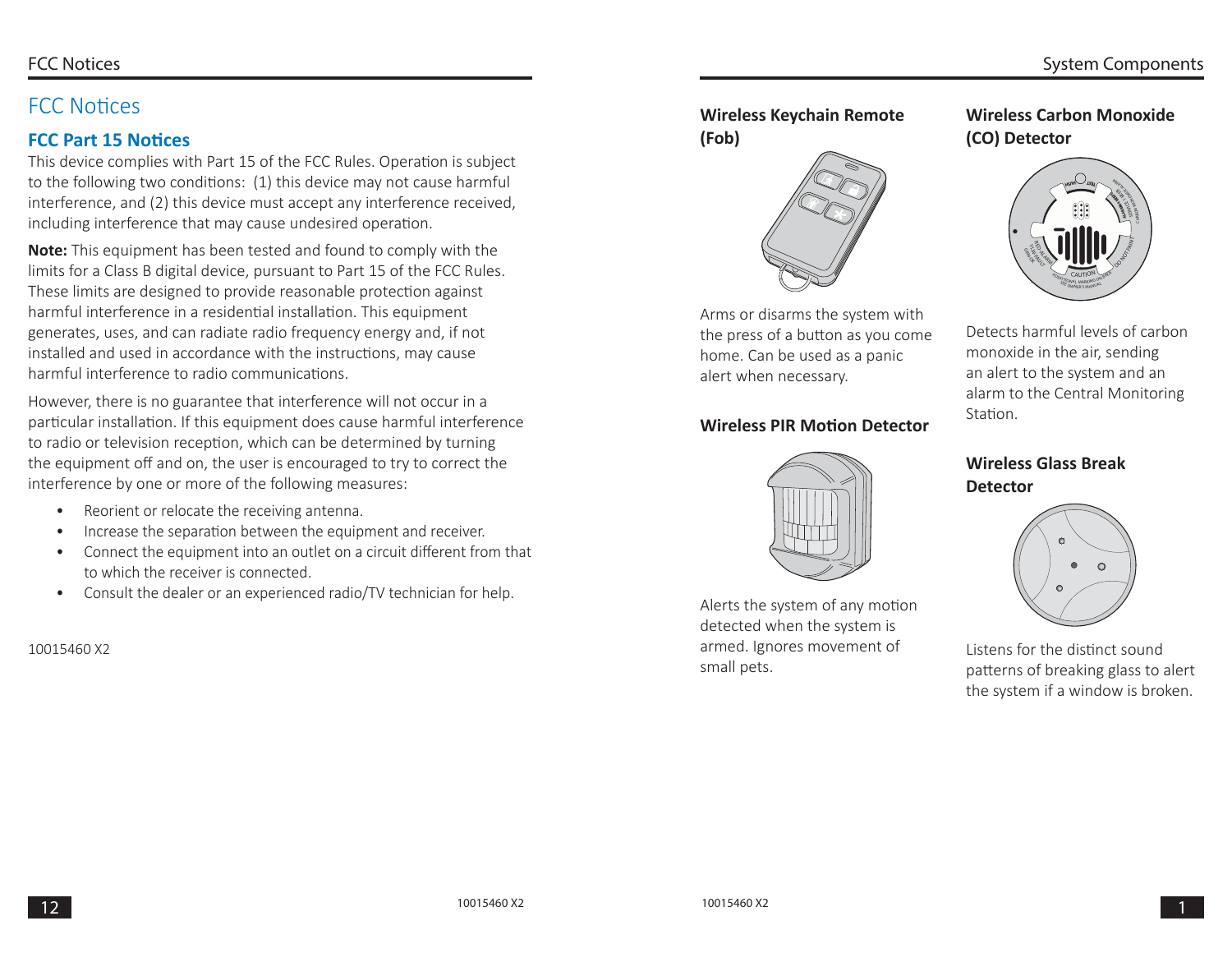# Security Panel Setup

# **Installing the power cables and backup battery**

1. Remove Panel back plate by 'lifting' edge of tab up.



#### Power Connection Points:



### **2. Insert connector end of power cord into A/C Power Receptacle, ensuring wire is nested in wire path.**



#### **3.** Align the battery power connector end with the receptacle in **the baƩ ery compartment.**

- D. Plug the power connector into the receptacle first.
- E. Insert the battery, folding the connector wire into the recessed area next to battery, prior to reinstalling lid and snapping it close.

# **Limited Warranty**

RELY® warrants to the end user ("Customer") that this product ("The RELY® Security Panel") will be free from defects in materials and workmanship under normal use and service for 12 months from the date the Customer purchases the product.

RELY®'s obligations shall be limited within the warranty period to repairing or replacing, at its option, the defective product or part and to deliver to Customer an equivalent product or part to replace the defective item. Replacement products may be new or reconditioned. RELY<sup>®</sup> warrants any replaced or repaired product for 12 months from the time of replacement or repair.

For Warranty service, please contact RELY® Customer Support at 1-800-421- 1587 or visit www.nortekcontrol.com and click on "Contact Us". If we are unable to address the issue that you are facing, we will send you a replacement product or part along with a postage prepaid return slip so that you can return your old product or part to us free of charge.

This Limited Warranty does not apply in the following cases: failure to follow installation and operating instructions, misuse, alteration, abuse, accident or tampering, and repair by anyone other than RELY®.

This Limited Warranty is exclusive and expressly in lieu of all other warranties, obligations or liabilities, whether written, oral, express or implied, including any warranty of merchantability or fitness for a particular purpose, or otherwise. In no case shall RELY® be liable to anyone for any consequential or incidental damages for breach of this warranty or any other warranties whatsoever. RELY® does not represent that the products it sells may not be compromised or circumvented; that the products will prevent any personal injury or property loss; or that the products will in all cases provide adequate warning or protection. Customer understands that a properly installed and maintained alarm may only reduce the risk of a burglary, robbery or other events occurring without providing an alarm, but it is not an insurance or a guarantee that such will not occur or that there will be no personal injury or property loss as a result. CONSEQUENTLY, RELY® SHALL HAVE NO LIABILITY FOR ANY PERSONAL INJURY, PROPERTY DAMAGE OR OTHER LOSS BASED ON A CLAIM THE PRODUCT FAILED TO GIVE WARNING. However, if RELY® is held liable, whether directly or indirectly, for any loss or damage arising under this Limited Warranty or otherwise, RELY®'s liability shall be limited to the purchase price of the product, which shall be the complete and exclusive remedy against RELY®.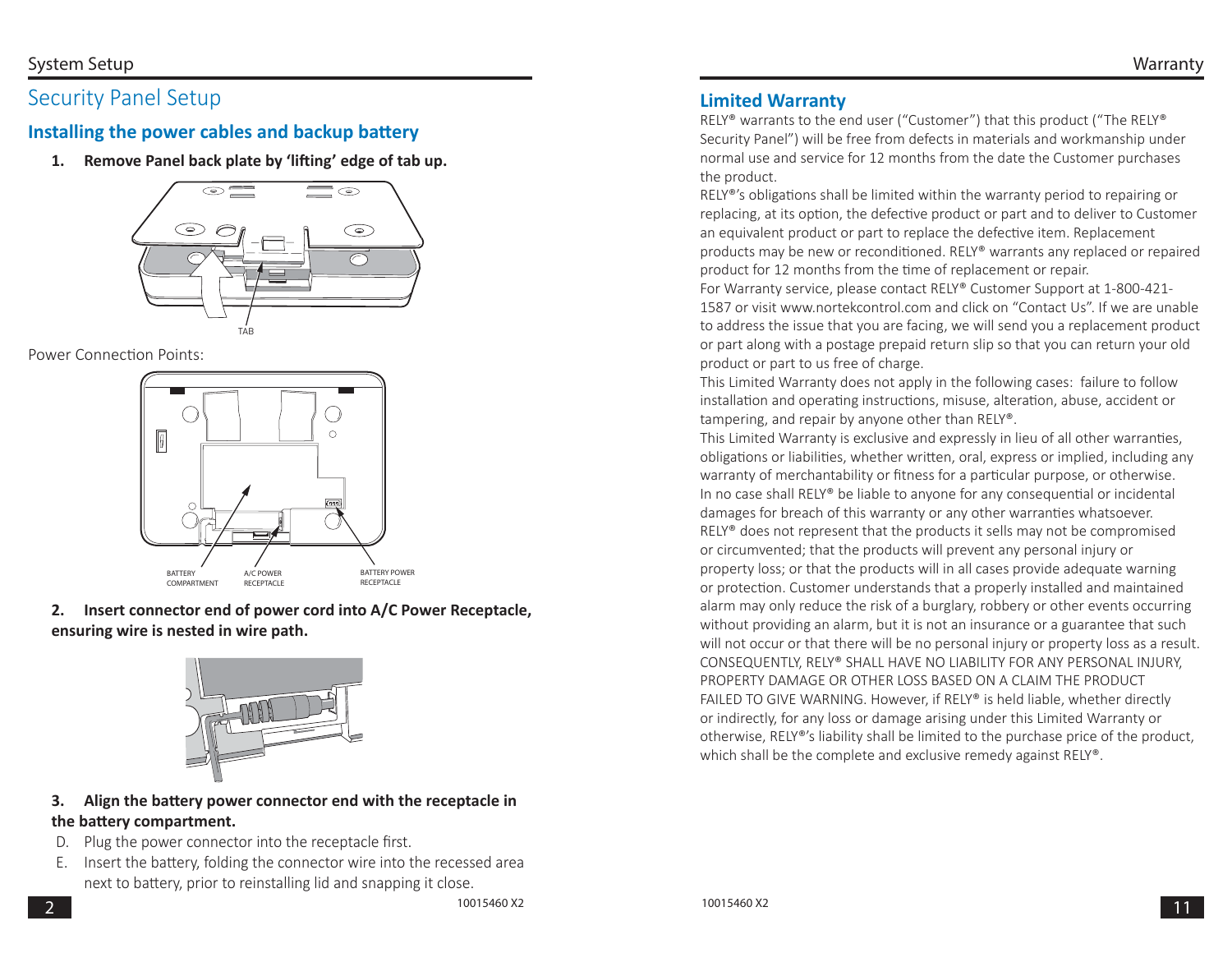## Cautions / Power Specifications

electrical cords used are not frayed or placed in a location where they can pose a danger.

#### **CauƟ ons:**

- $\bullet$  To ensure proper operation, this equipment must be installed according to the enclosed installation instructions. To verify that the equipment is operating properly and can successfully report an alarm, this equipment must be tested immediately after installation, and periodically thereafter.
- $\bullet$ Please verify periodically that components remain firmly adhered. A falling component could harm a passing person.
- $\bullet$ Swallowing a small piece, such as a magnet or battery, could be harmful or fatal. Please keep small pieces away from children.

#### **Power Specifications**

| Component/<br>Condition  | Input/Output/Condition                                               | Qty. / Battery Type          |
|--------------------------|----------------------------------------------------------------------|------------------------------|
| <b>Power Supply</b>      | Input: 100-240VAC, 50-60Hz.<br>Output: 5.0V, 1.5A 7.5W MAX           | N/A                          |
| Device/Battery<br>Rating | RFIY <sup>®</sup> Panel                                              | 1- flat Lithium, 4.44Wh 3.7V |
|                          | Wireless Thin Door/Window<br>Contact                                 | 1-3V Lithium, size CR123A    |
|                          | <b>Entry Sensor</b>                                                  | 1-3V Lithium, size CR123A    |
|                          | Key Fob                                                              | 1-3V Lithium, size CR1632    |
|                          | Passive Infrared Motion<br>Detector                                  | 1-3V Lithium, size CR123A    |
|                          | Smoke Sensor                                                         |                              |
|                          | Carbon Monoxide (CO)<br>Detector:                                    |                              |
|                          | Smoke, Heat, and Freeze<br>Detector:                                 |                              |
|                          | Glass Break Detector:                                                |                              |
|                          | <b>Note:</b> All batteries must be recycled or disposed of properly. |                              |
| <b>Operating Temp</b>    | 32 to 120° F                                                         |                              |

**4. Reinstall cover on Panel and snap it closed.**



## **Installing the Security Panel on a wall or flat surface**

Select a location for your Panel near an available A/C power source.

- Wall or vertical surface
- Desk or horizontal surface

#### **Preparing the Panel for placement on a wall or vertical surface**

- 1. Lift tab up and remove the cover of the Panel.
- **2.** Position the cover (tab down inside of plate facing you) on **the surface it will be mounted.**



- Use the holes (4) in the plate as a guide for marking where the holes for the screws or anchors will be drilled or inserted.
- If the installation requires inserting the screws into drywall, four drywall anchors are included. Use a 3/8" bit to drill holes, not exceeding the length of the anchor.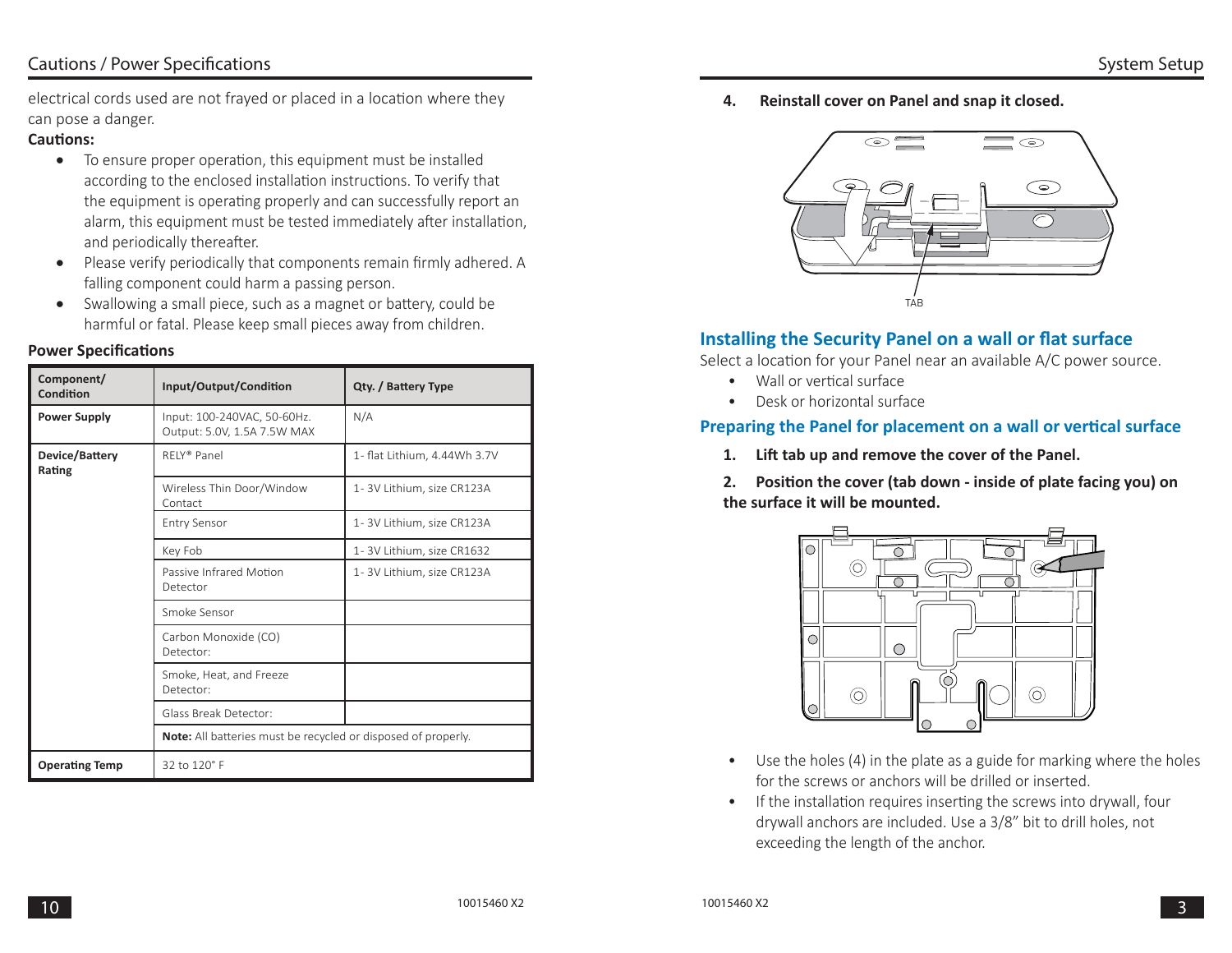#### System Setup

- **3.** Drill holes where marks have been made on vertical surface.
	- A. Align plate with holes, ensuring it is positioned with tab down and mounting clips on the top side.
	- B. Fasten plate to wall with screws and anchors, as necessary.

#### **4. Install Panel on wall plate, lowering (at a slight angle) top back edge of unit over the two clips located on top of wall plate.**





- A. Ensure the lower tab snaps into place when attaching the Panel.
- B. Check to ensure the power wire remains in the wire channel.

#### **Preparing the Panel for placement on a desk or horizontal surface**

1. Attach Rubber Feet (2) to the Panel pedestal stand.



• The 2 remaining rubber feet can be used for attaching to the base of the Panel or retained for spare parts.

#### **What happens if I accidentally trigger an alarm?**

If you accidentally set off your alarm, enter your PIN to turn the alarm sound OFF. Be available to answer the phone and have your "pass phrase" ready for verifying your identity.

#### **Can I get a discount on my homeowner's or renter's insurance?**

Most insurance carriers will provide you with a discount for having a monitored Panel. To be eligible for this discount you must be subscribed to a Central Monitoring Station. Contact your insurance carrier for details.

#### **How can I test my Central Monitoring Station Service?**

Contact you dealer to verify your system is working correctly.

#### **Will RELY® work in the event of a power outage?**

Yes. All of your sensors are battery powered and the Panel has a built-in rechargeable backup battery that provides power for 8 hours during a power outage.

#### **How do I avoid false alarms?**

There are several things you can do to avoid the most common causes of false alarms:

- Make sure that anyone requiring access to your home, such as a landlord or housekeeper, has a PIN. If you don't want to give out your Master PIN, New Users/PINS can be added via the End User Portal.
- Do not place Motion Sensors near a heater or air conditioner, or facing an open window.
- If you have large pets, contact your dealer for assistance customizing vour installation.
- Ensure rattling windows or doors do not trigger a sensor. Each magnet should be as close as possible to the grooves on the sensor.

**Note:** If you're still having trouble with false alarms, please contact your dealer.

# Product Safety and Limited Warranty

# **Product Safety Information**

10015460 X2 $\sim$  9 Use only approved batteries and the supplied UL approved power adapter with your RELY® Panel. Any tampering with the product or other unauthorized use will void your limited warranty. To prevent a fire hazard or electrical shock, do not expose the Panel or other components to water or operate it while you are wet or standing in water. Ensure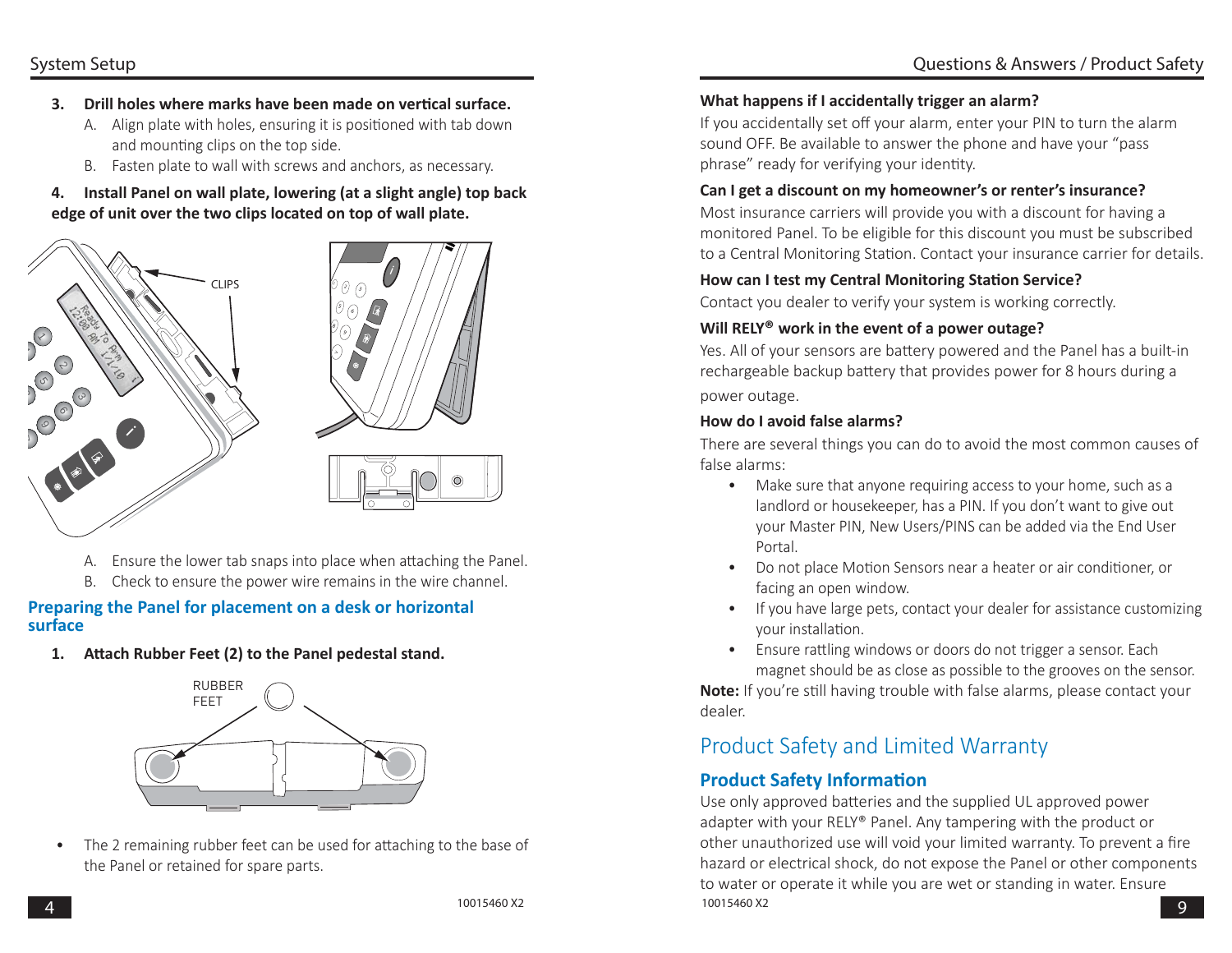#### **What happens when a sensor is triggered?**

When your alarm is ON and an Entry Sensor is triggered, the Panel will begin beeping and prompt you for your PIN. You have 30 seconds to turn the alarm OFF. This 30-second period is called the "entry delay."

If the alarm is not turned OFF within the 30-second "entry delay," your Panel will sound a siren for four minutes and send an alert signal to the Central Monitoring Station. Upon receiving the alarm signal, the Central Monitoring Station will attempt to contact you.

- If it was a false alarm, providing your "pass phrase" will cancel authorities from being dispatched.
- If it is a true emergency, or the Central Monitoring Station is unable to reach you, authorities will be immediately dispatched to your location.

**Tip:** If you accidentally set off your alarm, enter your PIN to turn the alarm sound OFF. Be available to answer the phone and have your "pass phrase" ready for verifying your identity.

## **Questions / Answers**

#### **How do I move a sensor?**

To move a sensor, push to open the front of the sensor – the back will stay on the wall. Pull DOWN (NOT OUT) until the back is removed from the wall.

When you are ready to re-attach the sensor in a new location, use a fresh piece of double-sided adhesive tape.

#### **Battery life?**

- Battery life is approximately 5 years for all sensors-Audible tones from the Panel will warn you when your batteries are low.
- The Panel backup battery is rechargeable and normally does not need replacing.

#### **What if I have a door or window open when I turn on the alarm?**

The Panel will warn you that a door or window is open when you turn the alarm **ON**.

Open doors or windows will not be protected until they are closed. Once closed, RELY® will start monitoring them. The bypass feature allows you to push a button on top of the sensor for bypassing the zone one time to let the dog out or open a window, without disarming the system.

**2. With Panel front facing down, insert the lower two pedestal tabs into Panel slots, followed by inserting and securing the pedestal base by snapping the upper tabs into place.**



**3. Ensure the power wire routes through the opening located on**  pedestal base for using the Panel on a flat surface.



Your Panel is ready for placing on a flat or horizontal surface.